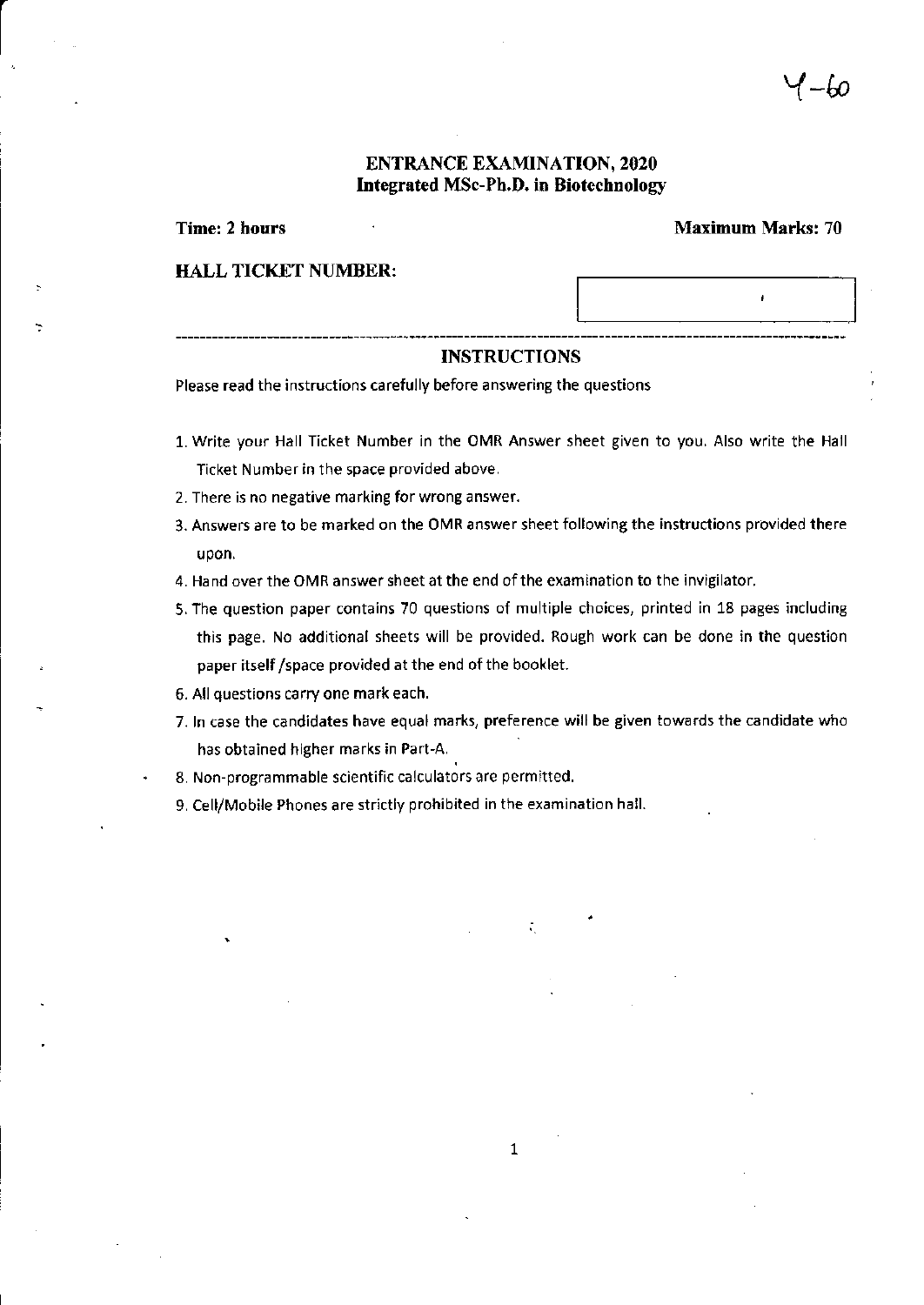#### PART A

- 1) The point at a equidistance from the points  $(-5, 10)$  and  $(12, 3)$  that lies on Y-axis is
	- A. (2,0)
	- B. (-2.0)
	- c. (0,2)
	- D.  $(0, -2)$

# $\begin{pmatrix} -1 & 0 & 1 \end{pmatrix}$ 2) Minor (M<sub>1,2</sub>) for the matrix  $\begin{pmatrix} 2 & -1 & 2 \\ -1 & 2 & 1 \end{pmatrix}$  is

- A.0
- 8,4
- $C. -4$
- D. 2
- 3) The cost, in rupees, of manufacturing x masks is  $570 + 0.5x$ . The mask is sold for 10 rupees each. What is the minimum number of masks that need to be sold so that the revenue received recoups the manufacturing cost ?
	- A. 50
	- **B.** 57
	- c. <sup>60</sup>
	- D.95
- 4) A bag contains 6 apples, 9 oranges and 5 mangoes. If one fruit is taken at random then what is the probability that the fruit drawn is mango ?
	- A. 1/5
	- $.B. 1/4$
	- c.4/5
	- D.  $1/3$
- 5) A, B, C, D, E, F and G are sitting around a table in circle. Consider the following statements

÷,

- I. E is neighbor of  $A$  and  $D$ .
- ll. G is not between F and C.
- III. B is second to the left of  $G$ .
- IV. F is to the immediate right of A.

What is the correct order of sitting if you start with  $C$  ?

- A. C,B,F,A,E,D,G
- B. C.B,F,E.A,C,D
- C. C,D,B,F,E,A,G
- D, C,B,E,F,A,C,D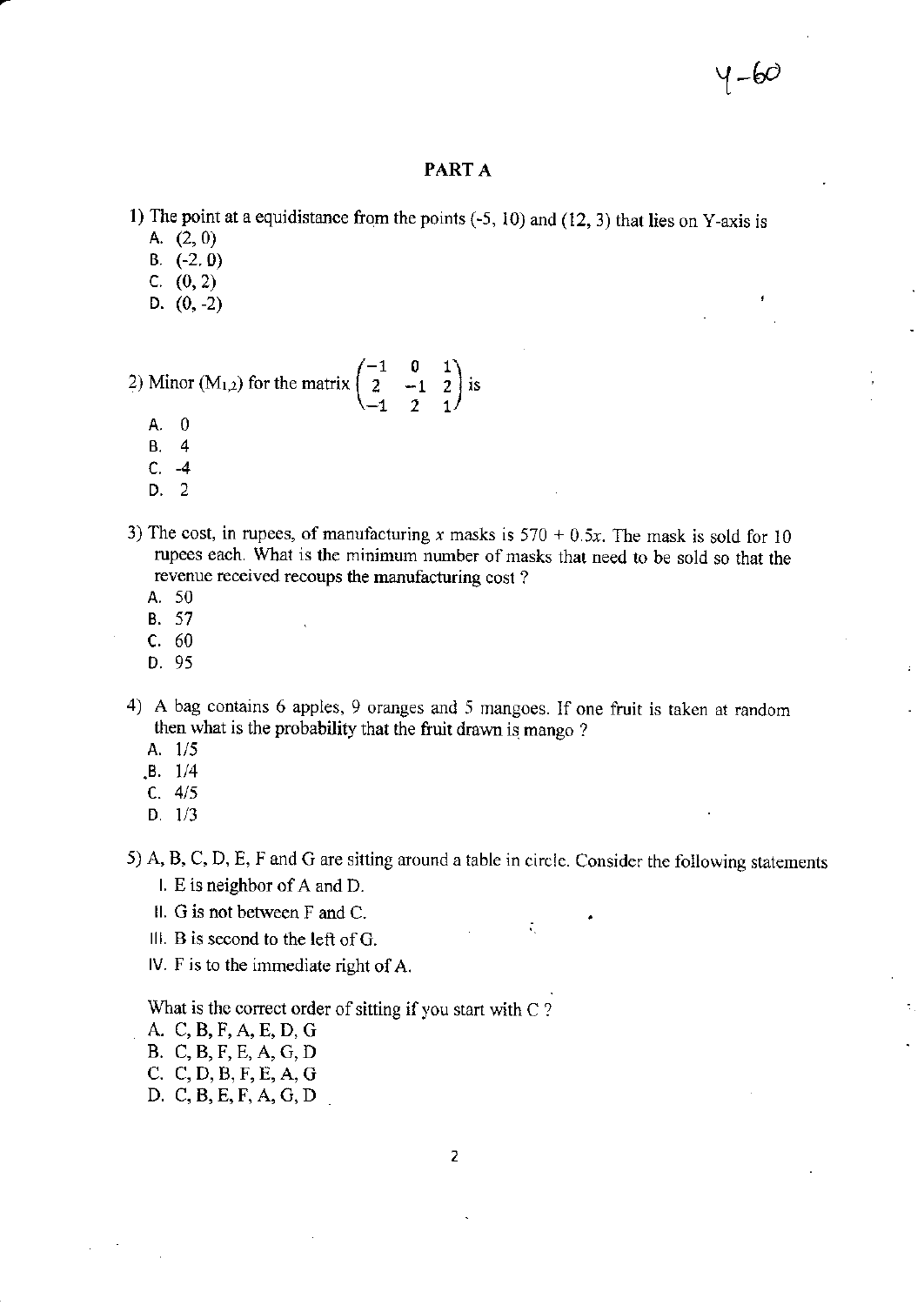What is the total number of sigma bonds found in the following compound?  $6)$ 



- A. 16
- **B.** 15
- $C. 14$
- D. 17

The identity of an element is determined by  $\tau$ 

- A. The number of its protons
- **B.** The number of its neutrons
- C. Density of the element
- D. Its atomic mass

8) 
$$
C_2H_5Br + 2 Na \xrightarrow{cry\text{ after}}
$$
  $C_4H_{10} + 2 NaBr$ 

The name of the reaction is

- A. Friedel-Crafts
- B. Wurtz
- C. Fittig
- D. Reimer-Tiemann

9) Select a non-metal, which exists in liquid state at room temperature

- A. Mercury
- **B.** Caesium
- C. Bromine
- D. Helium

10) Which one of the following statement(s) regarding alkane is/are false?

Alkanes are non polar molecules  $\mathbf{I}$ ,

II. Alkanes are soluble in water

III. Alkanes experience dispersion forces

IV. Alkanes have low boiling points

- A. III and II
- **B.** I and II
- C. IV and II
- D. II

÷,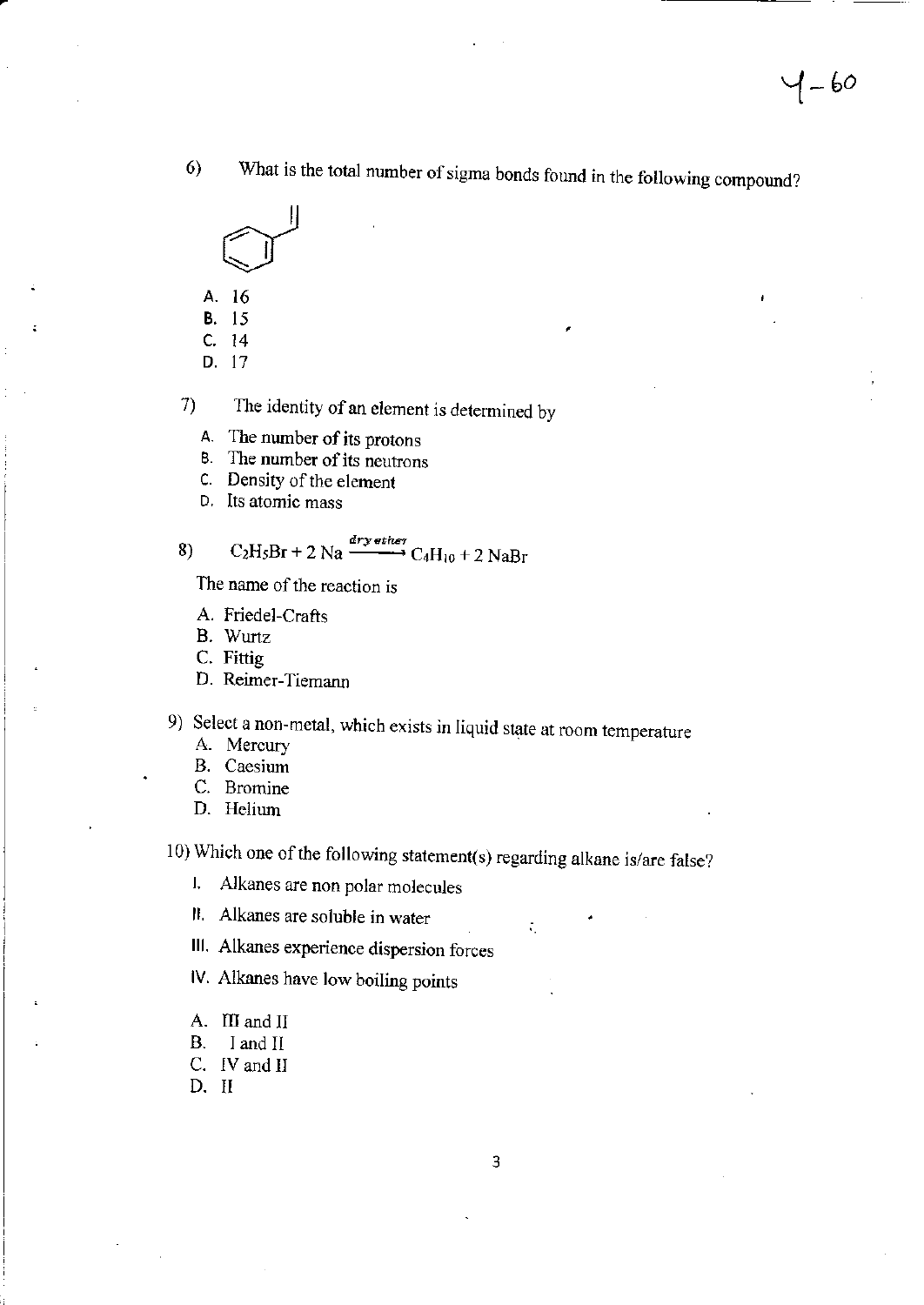- 11) Considering Sodium, Neon, Water and Ammonia, which of the following statement(s) is/are true?
	- 1. One mole of sodium atoms is the heaviest among all
	- II. One mole of neon atoms is the heaviest among all
	- III. One mole of water molecules is the heaviest and one mole of ammonia molecules is the lightest among all

IV. One mole of sodium atoms is the lightest among all

V. One mole of water atoms is the lightest among all

A. II and IV

 $B. I$ 

C. III

D. II and V

12) Match the shapes of the following ions.

| $E = BE_3$             | 1. Linear        |
|------------------------|------------------|
| $\parallel$ . BF4      | 2. Triangular    |
| $III.$ IF <sub>4</sub> | 3. Tetrahedral   |
| IV. IBr <sub>2</sub>   | 4. Square Planar |
|                        |                  |

Which of the pairs given above are correctly matched?

|             | Ι. | П | Ш | IV |
|-------------|----|---|---|----|
| А.          | -2 | 3 | 4 | 1  |
| <b>B.</b>   |    | 3 | 2 | 4  |
| $C_{\cdot}$ | -3 | 2 | 4 |    |
| D.          | 4  | 3 | 2 | 1  |

13) Find the hybridization of orbitals of N atom in  $NH_4^+$ , NO<sub>3</sub> and NO<sub>2</sub><sup>+</sup> in correct order

A. sp,  $sp^2$ ,  $sp^3$ B.  $sp^3$ ,  $sp, sp^2$ C.  $sp^3$ ,  $sp^2$ , sp D.  $sp^2$ , sp,  $sp^3$ 

14) Arrange the following elements in the increasing order of their atomic weight

 $L$  K

 $II. Zn$ 

III. Ca

IV. CI

V. Mn

A. V, II, I, III, IV

- B. IV, I, III, V, II
- C. II, V, I, IV, III
- D. I, II, V, IV, III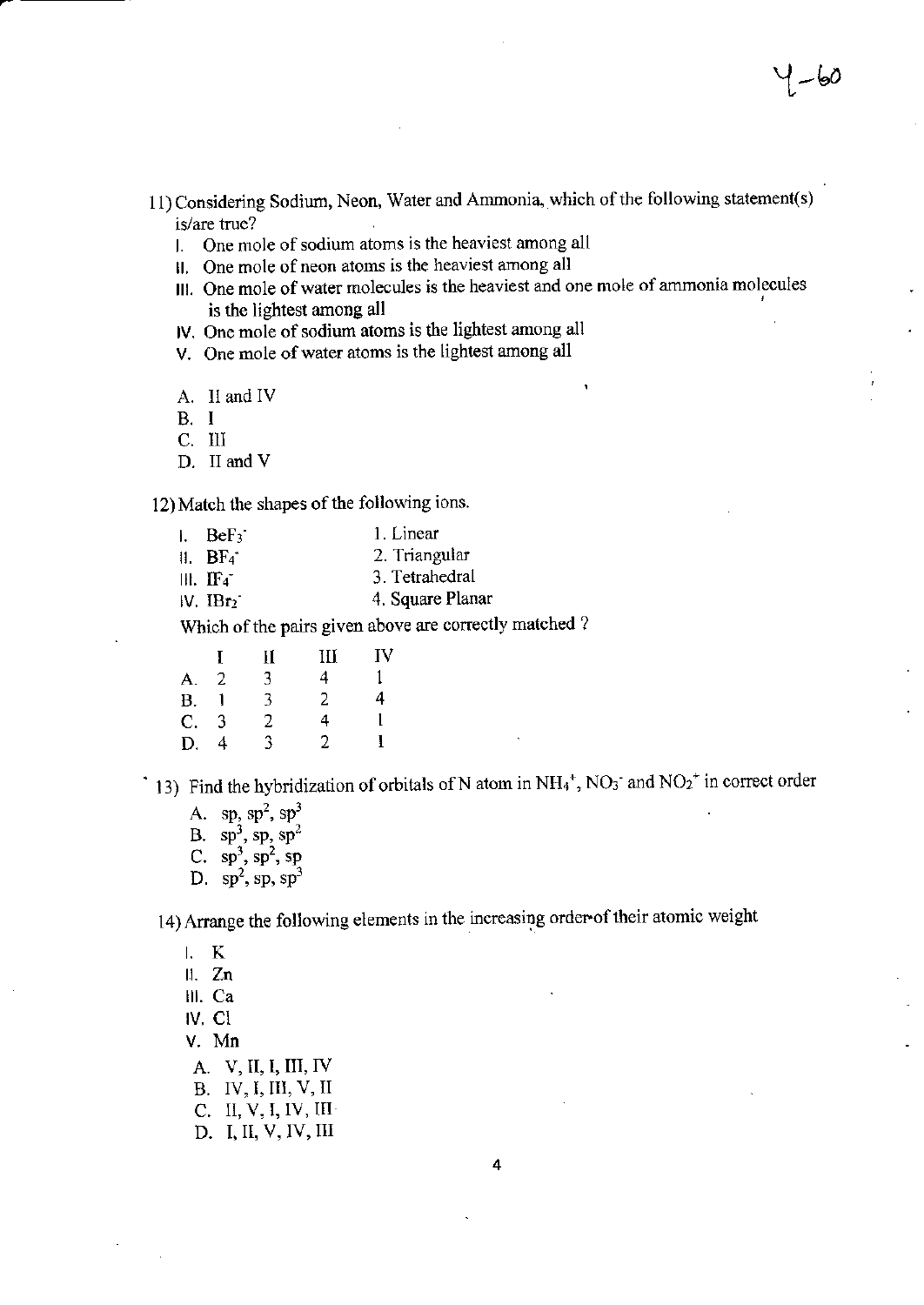15) The isomerism between the molecules  $CH_3$ -CH<sub>2</sub>-CHO and CH<sub>3</sub>-CO-CH<sub>3</sub> is known as

- A. Positional isomerism
- B. Chain isomerism
- C. Metamerism
- D. Functional isomerism

of sound is not changed while sound travels from air to water '

A. Frequency

16)

- B. Wavelength
- C. Amplitude
- D. Velocity

17) The ratio of density of a liquid to the density of water is known as

- A. Specific gravity
- B. Molecular density
- C. Molecular compressibility
- D. Buoyancy

18) Which one of the following is a scalar quantity?

- A. Current
- B. Current density
- C. Dipole moment
- D. Force

19) At isoelectric pH, the amino acids and proteins

- A. Show high net charge
- . B. Precipitate maximally
- C. Do not show buffering action
- D. Show maximum mobility in electric frld

20) A short peptide composed of the sequence of amino acids as NPRSTG. Identify the correct statement regarding this peptide.

l. The approximate molecular weight of the peptide is  $660$  Da

II. The peptide has at least one positively charged residue

lll. The peptide has two positively chargedrcsidues and one aromatic residue

lV. The peptide has at least one negatively charged residue

- A. I and IV
- B. I, II and IV
- C. III and lV
- D. I and ll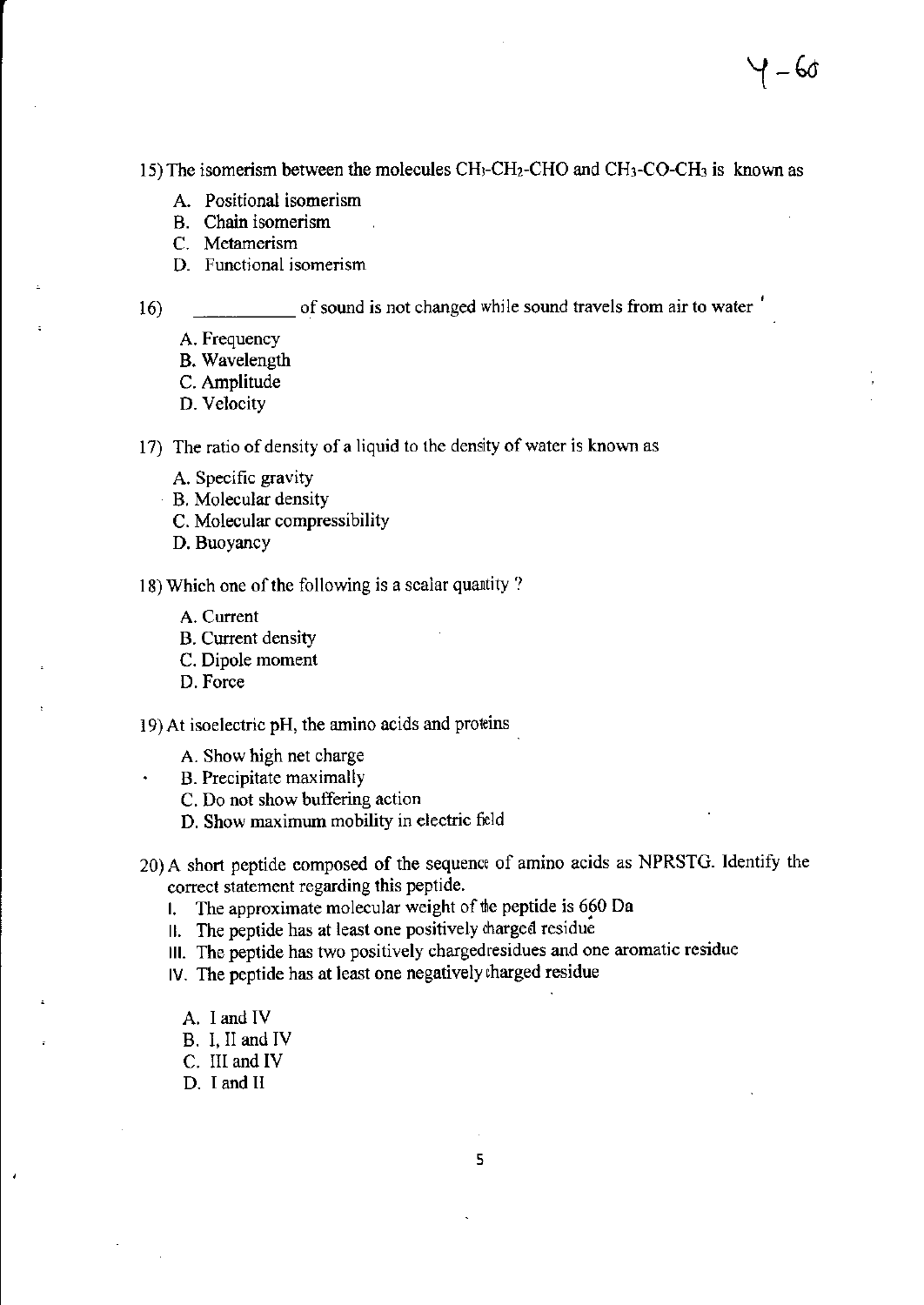21) Match the following amino acids with their respective group.

| l. Asp    | 1. Polar, Uncharged  |
|-----------|----------------------|
| $II.$ Phe | 2. Nonpolar          |
| III. Asn  | 3. Negatively charge |
| IV. Gly   | 4. Aromatic          |

Find the correct pairs:

|                | П | Ш  | IV             |
|----------------|---|----|----------------|
| A. 3           | 4 | Ι. | $\overline{2}$ |
| B. 1           | 3 | 2  | 4              |
| C <sub>2</sub> | 3 | 1  | 4              |
| D. 3           | 4 | 2  | 1              |

22) Reducing sugars form a silver mirror when added to colorless  $Ag<sup>+</sup>$  solution. This test is known as

- A. Fehling's Test
- B. Benedict's Test
- C. Tollen's Test
- D. Barfoed's Test

23)Match the following items in left hand side column with their conect coresponding item

- H. Phosphorylation 1. Processing of secretory proteins<br>
1. Methylation 2. Rust formation on iron
- 2. Rust formation on iron
- III. Oxidation 3. Epigenetic modification of genes<br>IV. Glycosylation 4. Conversion of ADP to ATP
- 4. Conversion of ADP to ATP

Identify the correctly matched pairs as given below

A. I-4, II-3, III-2, IV-1 B. I-4, II-3, III-1, IV-2 C. I-2, II-3, III-4, IV-1

D. I-3,II-4,IIt-2,IV-l

24) Which of the following compounds serve as the precursors of hormones ?

- L Tyrosine and tryptophan
- ll. Vitamin <sup>C</sup>
- lll. Phosphatidyl choline
- lV. Cholesteml
	- A. <sup>I</sup>and II
	- B. II and III
	- C. I and IV
	- D. lV and III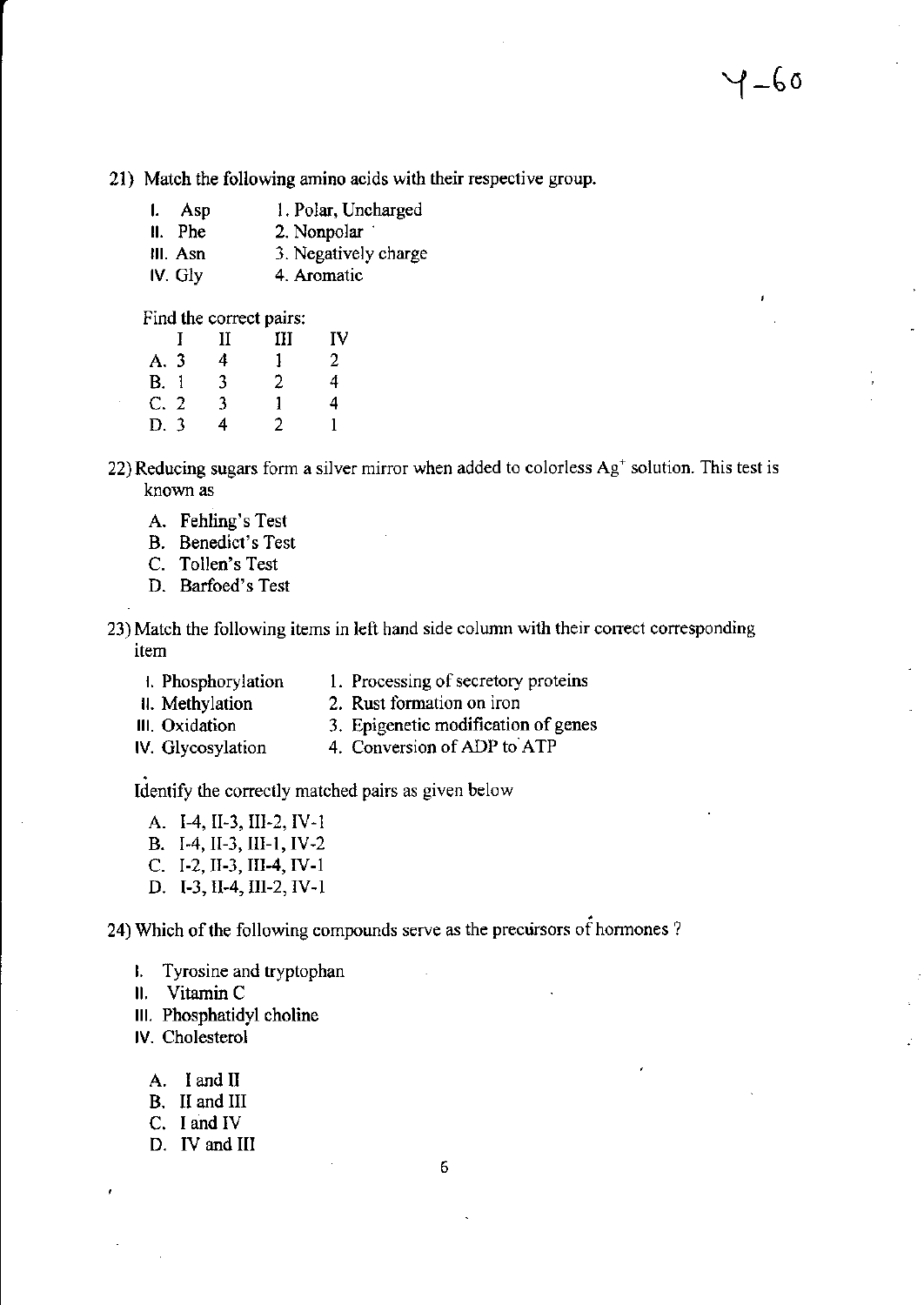- 25) Match the following items in left hand side column with their correct corresponding item
	- l. Phosphorylation  $\cdot$  1) Processing of secretory proteins
	- II. Methylation 2) Rust formation on iron
	- III. Oxidation 3) Epigenetic modification of genes
	- IV. Glycosylation 4) Conversion of ADP to ATP

### Identify the correctly matched pairs as given below:

- A. I-4, II-3, III-2, IV-1
- B. I-4, II-3, III-1, IV-2
- C. I-2, II-3, III-4, IV-1
- D. I-3, II-4, III-2, IV-1
- 26) Different steps of DNA replication can be summarized as below. Identify the correct sequence of steps out of the following:
	- A. Origin formation of a replication fork initiation elongation termination
	- B. Formation of a replication for  $k$  leading and lagging strands termination
	- C. Formation of a replication for  $k$  unwinding initiation elongation termination
	- D. Ligation  $-$  priming  $-$  elongation  $-$  termination
- 27) Which of the following statements are true?
	- 1. Identifying the relative positions of genes on the genome is called Genome mapping.
	- II. Genome walking is the procedure of aligning sequence reads to the reference genome.
	- III. Contigs are overlapping sequence reads.
	- IV. Gene tracing is a method to predict novel genes in the genome.
	- A. I and III
	- B. I, III, and IV
	- C. III and IV
	- D. I, II and IV

28) Arrange the step involved in PCR in proper order.

- I. Annealing
- II. Extension
- III. Denaturation
- A. I, III, II
- **B.** I, II, III
- $C.$  II, I, III
- D. III, I, II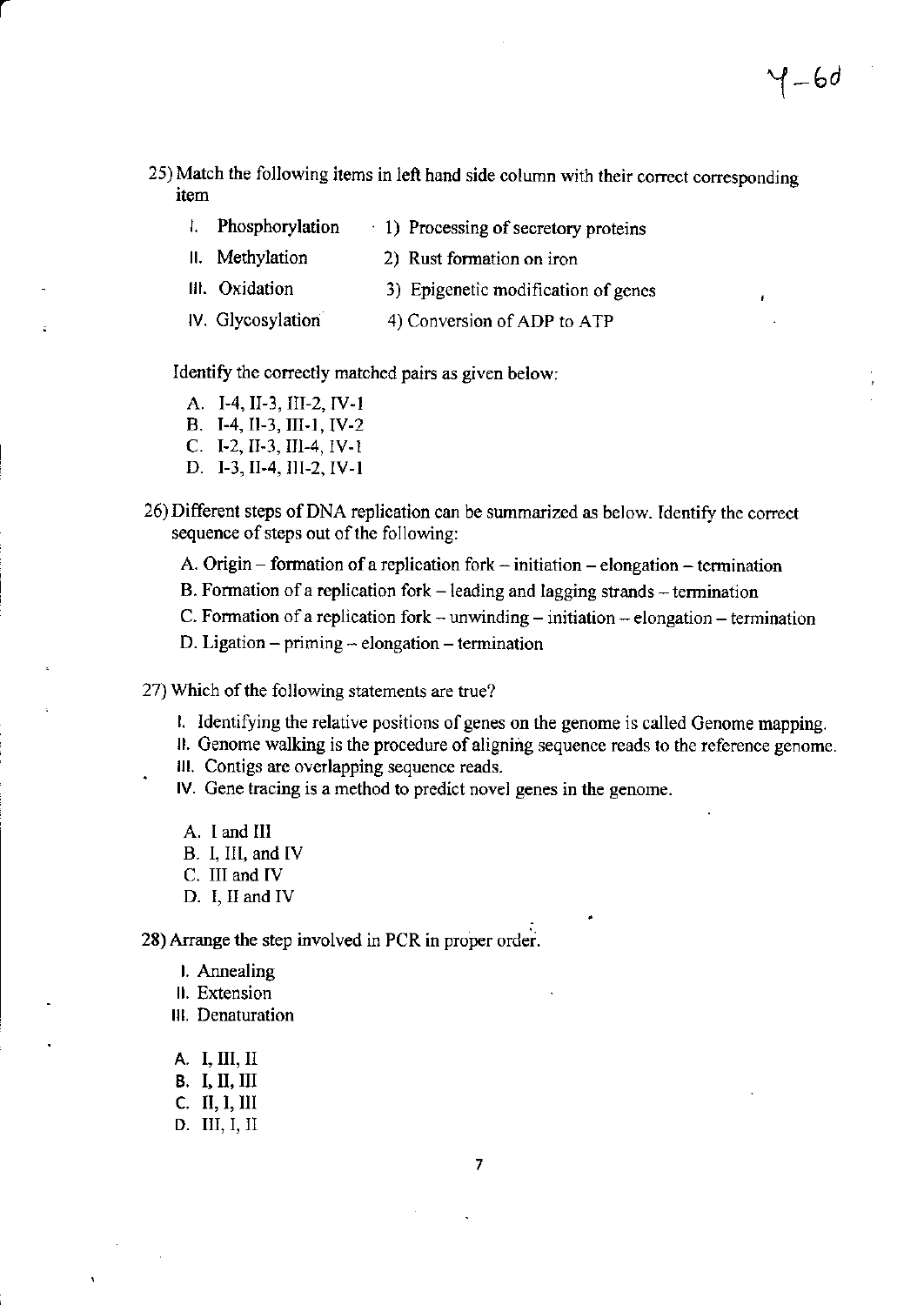∤ –6०

29) Match the following pairs

- 1. Ent-Kaurene I. Auxin
- 2. Tryptophan II. Ethylene
- 3. Dimethylallyl pyrophosphate III. Gibberellin
- 4. S-adenosylmethionine IV. Cytokinin

Which of the pairs given above are correctly matched

|      | Н | Ш | IV |
|------|---|---|----|
| A. 3 |   | 2 | 4  |
| B.2  | 4 | 1 | 3  |
| C.2  | 3 | 4 | 1  |
| D. 4 | 3 |   | 2  |

30) Which of the following systems are indicative of community behavior in bacteria?

- Quorum quenching Ł.
- II. Quorum sensing
- III. Quorum glow
- IV. Biofilm formation
- A. I and II
- B. II and III
- C. II and IV
- D. III and IV

31) Which two of the following processes constitute mechanisms of genetic recombination?

- Conjugation  $\mathbf{l}$ .
- II. Transduction
- III. Pseudogenization
- IV. Sumoylation
- A. II and III
- B. I and II
- C. I and IV
- D. III and IV
- 32) The following is the correct chronology of the stages of mammalian embryonic development:
	- A. Zygote morula blastocyst implantation gastrula notochord somites

 $\mathcal{L}_{\mathcal{L}}$ 

- B. Zygote blastula morula gastrula notochord somites fistula
- C. Oogonium zygote morula blastocyst implantation gastrula- somites
- D. Zygote germinal layers -- blastocyst -- gastrula -- implantation -- notochord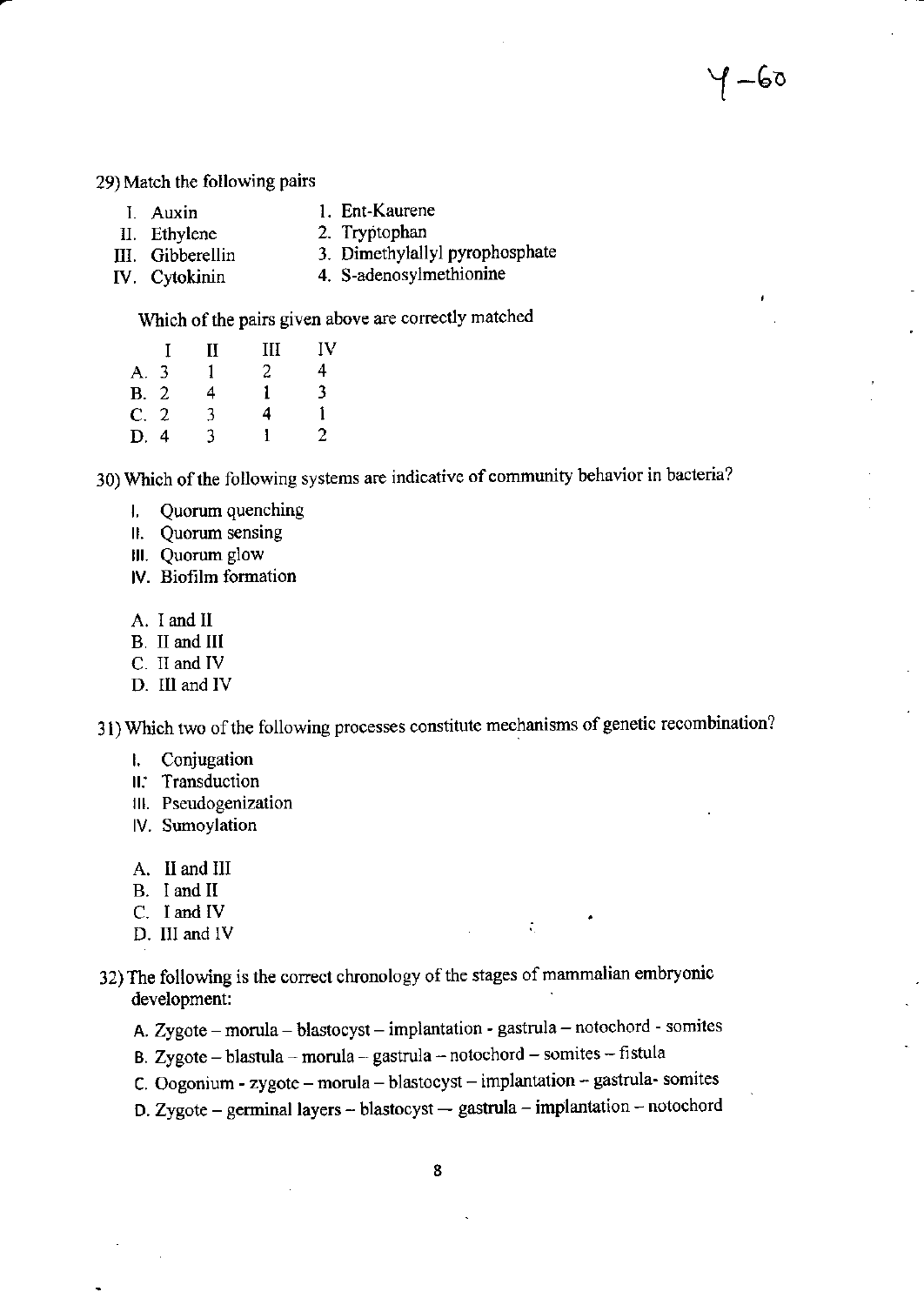- 33) Match the following items in left hand side column with their correct corresponding item.
	- 1. Ornithology
- 1) Study of the medicine of old people

2) Study of mites, midges and ticks

- ll. Geriatrics III. Acarology
- 3) Study of birds
- lV. Herpetology
	- 4) Study of amphibians and reptiles

Identify the corectly matched pairs as given below:

A. I-3, II-1, III-4, IV-2 B. I-4, II-3, III-1, IV-2 C. 1-2, II-3, III-4, IV-1 D. I.3, II.I, III-2, IV.4

34) Match the following items in left hand side column with their correct conesponding item

| <b>1.</b> Cholera | 1) Disease with severe debility |
|-------------------|---------------------------------|
| II. Tuberculosis  | 2) Lifestyle disorder           |
| III. Obesity      | 3) Disease with social stigma   |
| IV. Polio         | 4) A serious waterborne disease |

ldentiry the corectly matched pairs as given below:

- A. I-4, II-3, III-2, IV-1 B. I-4, II-3, III-1, IV-2 C. I-2, II-3, III-4, IV-1
- D. I-3, II.4, III-2, IV-l

35) Consider the following data and the types of variables.

- L Continuous variable
- ll. Qualitative variable
- lll. Categorical variable
- lV. Discrete variable
- 2. The height of a person

1. The age of a individuals in years

- 3. Color of eyes \*
- 4. Gender of a person

### Find the correct pairs:

| H.          | П | Ш | IV          |
|-------------|---|---|-------------|
| A. 1        | 3 | 4 | $2^{\circ}$ |
| <b>B.</b> 4 | 2 | 3 | Ŧ           |
| C. 3        | 2 | 1 | 4           |
| D. 2        | 3 | 4 | 1           |
|             |   |   |             |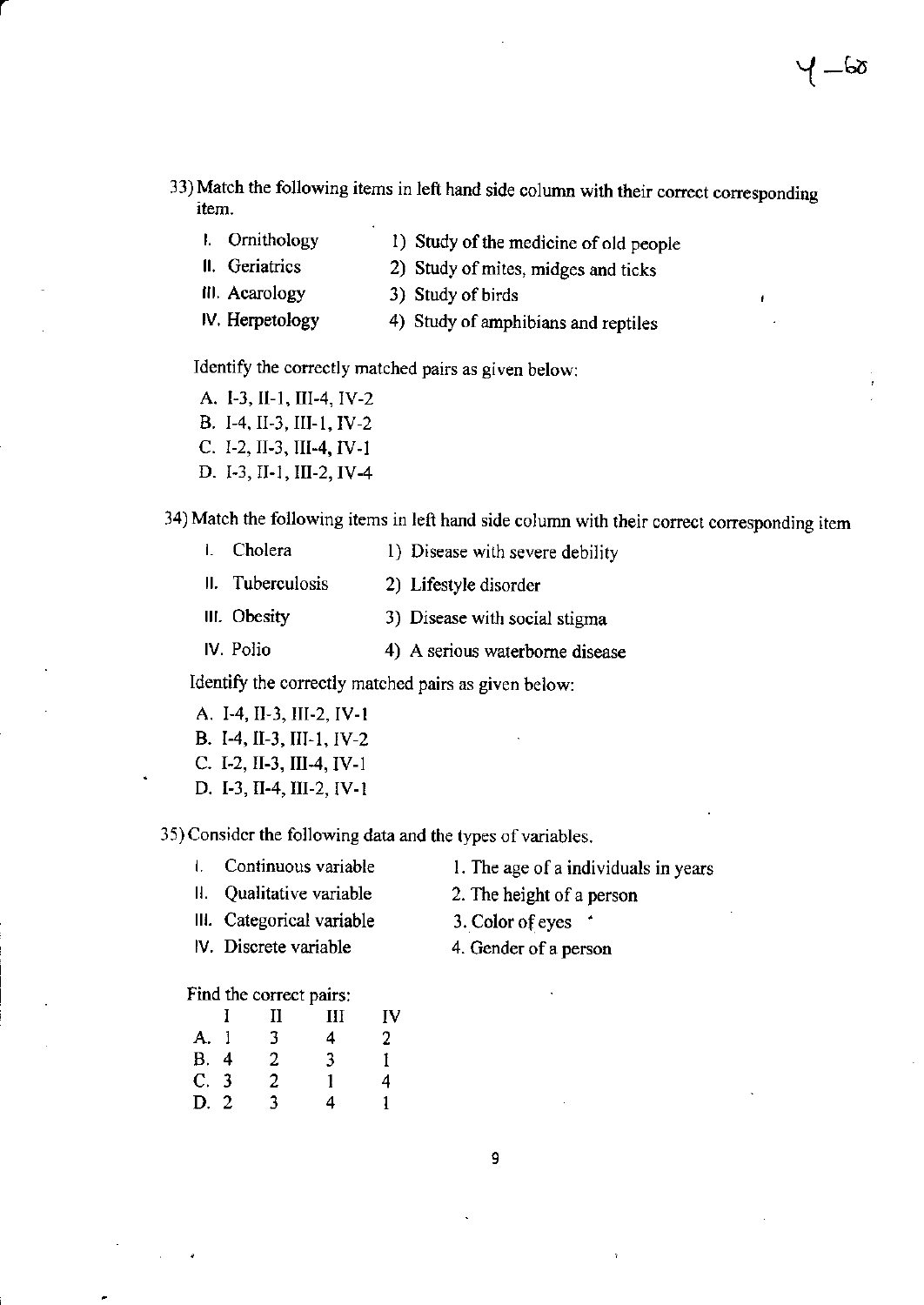#### **PART B**

- 36) C-value of any organism represents the total amount of
	- A. DNA
	- B. RNA
	- C. Protein
	- D. DNA and RNA
- 37) Which are true for DNA structure?
	- 1. The length of one turn of DNA is  $3.4 A^{\circ}$
	- II. A-DNA is the left handed DNA
	- III. Denaturation of DNA results from the destabilization of hydrogen bond
	- IV. It can hybridize with other DNA molecules but not with RNA
	- V. Has fewer hydroxyl groups than RNA
	- A. I. III
	- B. III
	- C. I. II
	- D. I, II, III, IV and  $V$
- 38) When present in small amounts in sequencing reactions, dideoxyribonucleoside triphosphates (ddNTPs) terminate the sequencing reaction at different positions in the growing DNA strands. ddNTPs stop a sequencing reaction because they
	- A. Lack a 5' phosphate group
	- B. Have a hydroxyl group at their 5' end
	- C. Lack a hydroxyl  $(-OH)$  group at their 3' end
	- D. Permanently bind to the active site of DNA polymerase
- 39) Indicate the order in which the proteins below are added during formation of the replication-initiation complex in prokaryotes from earliest to latest.

÷.

- I. DnaB
- II. Primase
- III. Pol III
- IV. SSB protein
- V. Dna A protein

A.I, V, IV, II and III B. I, II, V, IV and III C. V, IV, I, II and III D. V, I, IV, II and III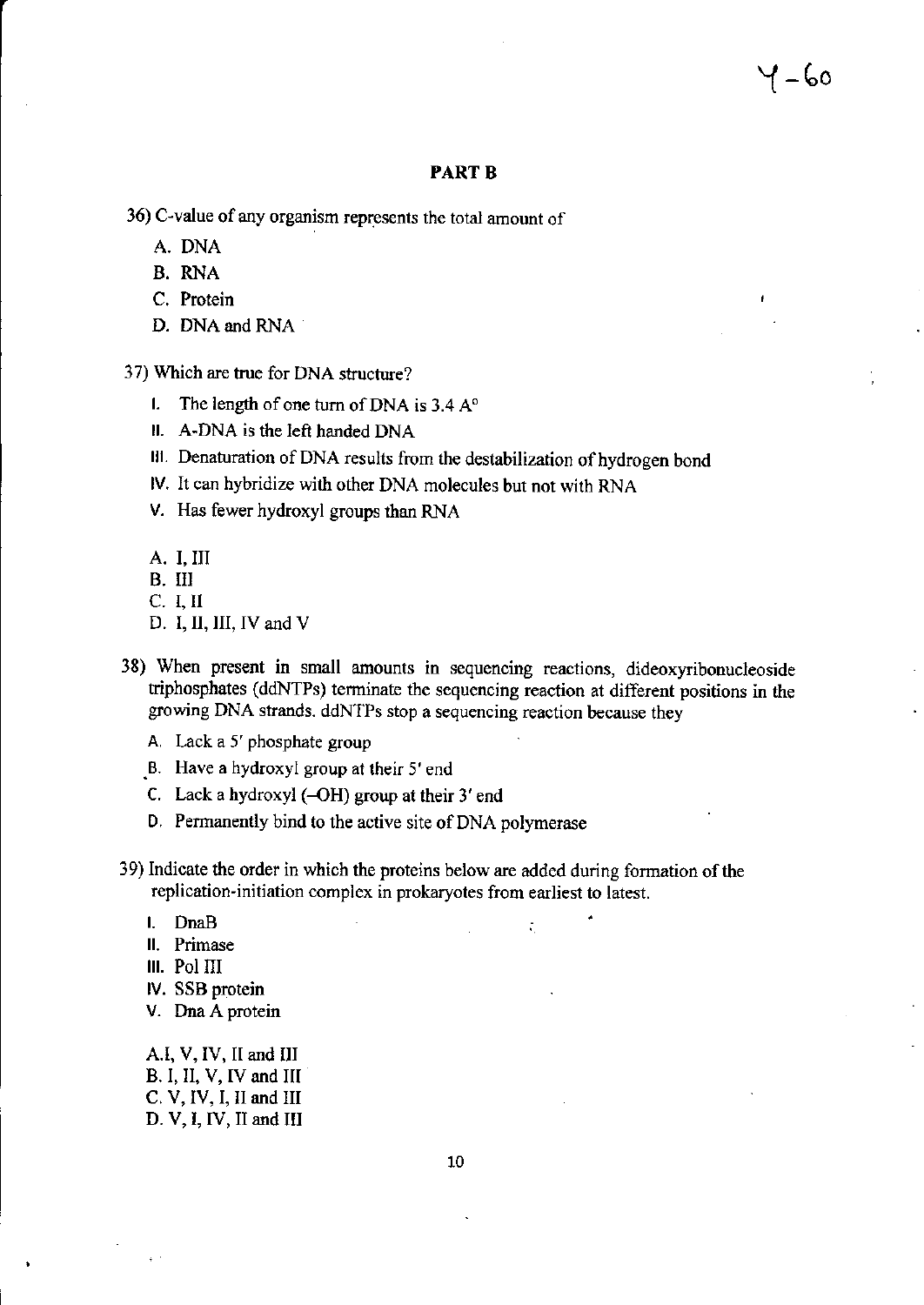- 40) A tall, purple flower plant with genotype Tt Pp is crossed with a tall, white flower plant of genotype  $Tt$  pp. What is the probability of obtaining progeny with genotype TTpp?
	- A. 1/8
	- B. 1/4
	- $C. 1/2$
	- D.2/3

4l) What is the most likely result ftom mutating a prokaryotic Shine-Dalgamo sequence?

- A. The first amino acid of the translated protein would be changed
- B. The mRNA would be less stable
- C. The ribosome would not be able to bind to the nRNA
- D. None of the above is true as the prokaryotes do not have a Shine-Dalgarno sequence
- 42) What would the result be if a specific sigma subunit of bacterial RNA polymerase was mutated?
	- A. Nothing would result; sigma is not essential
	- B. RNA polymerase would still bind DNA at specific sites, but will fall off after joining together only a few RNA nucleotides
	- c. RNA polymerase would initiate fanscription at random on the DNA
	- D. The core enzyme would not be as stable as usual
- 43) What is histone octamer, in DNA structwe?
	- A. A complex consisting of eight positively charged histone proteins (two of each H2A, H2B, H3 and H4) that aid in the packaging of DNA
	- B. A complex consisting of eight negatively charged histone proteins (two of each H2A, H2B, H3 and H4) that aid in the packaging of DNA
	- C. A complex consisting of nine positively charged histone proteins (H1 and two of each H2A, H2B, H3 and H4) that aid in the packaging of DNA
	- D. A complex consisting of nine negatively charged histone proteins (H1 and two of each H2A, H2B, H3 and H4) that aid in the packaging of DNA

i.

44) Choose the correct order of eukaryotic chromatin organization

- L Nucleosome
- II. Chromatin fiber
- lll. Double stranded DNA
- lV, Chromosome
- A. I, IV, II, III
- B, TII,I,II, TV
- C. I,II,III,IV
- D. III, IV, I, II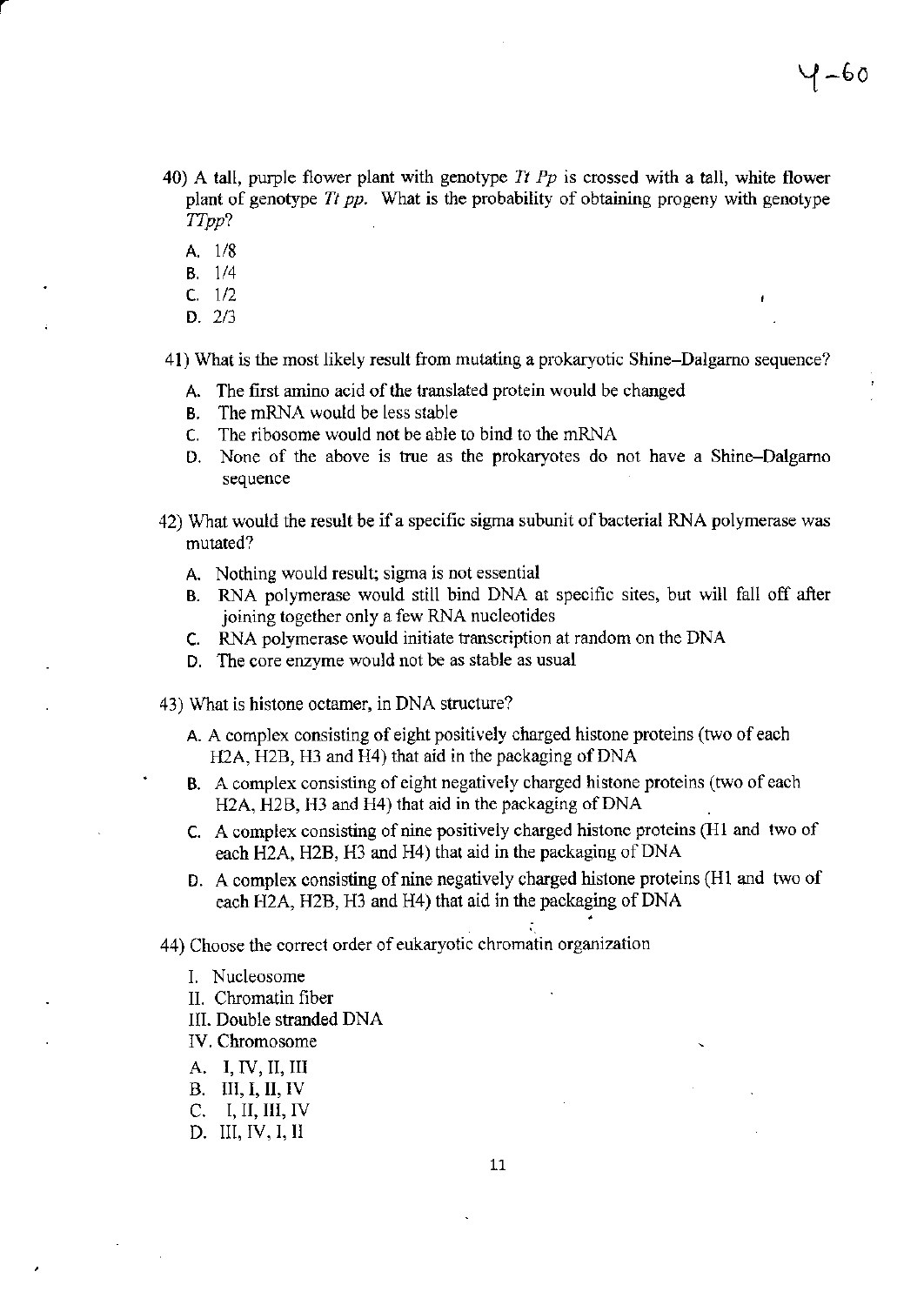45) The genes of the lac operon will be expressed if

- 1. Lactose binds to the operator
- II. Lactose binds to the repressor
- III. Repressor binds to the operator
- IV. Repressor cannot bind to the operator

Choose the right answer

A. II

- B. II and III
- C. I and IV
- D. II and IV

46) The nucleotide sequences of replication origins

- 1. Are conserved across bacteria
- II. Contain repeated elements
- III. Are conserved among bacteria, yeast and mammals
- IV. Contain flanking regions rich in A and T residues
- V. Can be functional when cloned into plasmids

Which of the statement(s) is (are) correct?

- A. I, II, III and V
- B. I. II and V
- C. I, II, III, IV and V
- $D. I, II$

47) Which of the following statement (s) is/are true about the peptide bond?

. I. The peptide C-N bond is unable to rotate freely because of the partial double bond character.

P — 60

- II. By convention the bond angle resulting from N-C<sub>a</sub> is labelled as *phi*.
- III. The alpha carbons of adjacent amino acids are arranged as  $C_a \bar{C} N C_a$ .
- IV. The psi angle in peptide bond formation can range from 0 to 180°.
	- A. Only I
	- B. I and IV
	- $C.$  I and III
	- D. I and IV
- 48) In the proteasomal degradation system, ubiquitin specially bind to which residue on the protein substrate?

 $\tilde{\mathcal{K}}_{\mathbf{a}}$ 

- A. Valine
- B. Lysine
- C. Alanine
- D. Glycine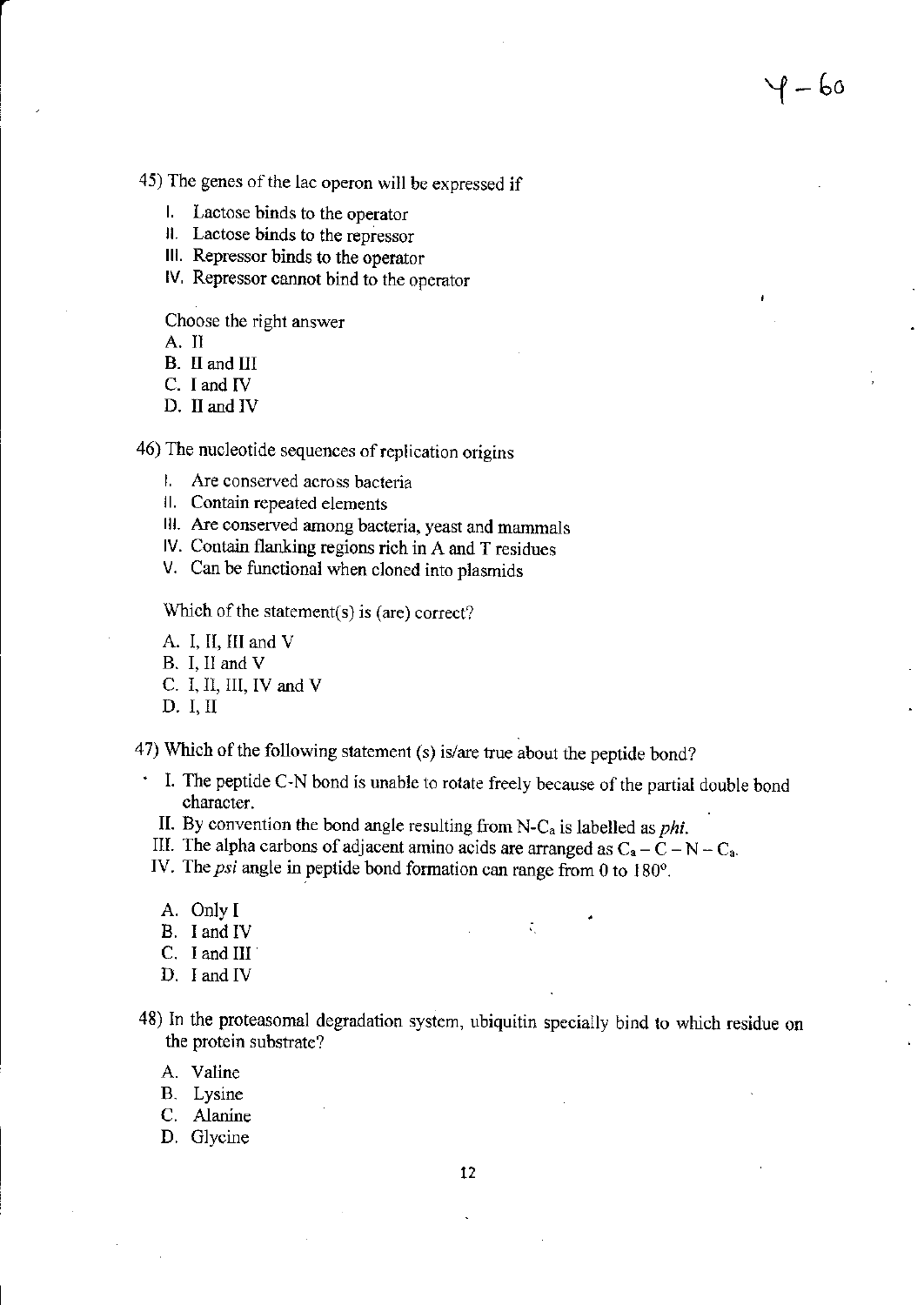$\mathbf{p}$   $\mathbf{p}$   $\mathbf{p}$ 

49) Match the type of damage in the left panel with the correct repair system in the right panel

- I) Post replication repair which correct mis-incorporated nucleotides
- II) Remove modified bases
- III) Repair double strand break in DNA

IV) Human disorder Xeroderma pigmentosum

1. Non homologous end joining

- 2. Mismatch Repair
- 3. Nucleotide excision Repair
- 4. Base excision Repair'

|          |   | П | Ш | IV |
|----------|---|---|---|----|
| A.       |   |   |   | 4  |
| B.<br>C. |   | ٦ | 2 | 4  |
|          | 2 |   | 4 | 3  |
| D.       |   |   |   | 3  |

50) In ion-exchange chromatography, which of the following conditions are increased to displace the proteins bound to the resin?

- A. Column length
- B. Size of sample
- C. Column volume
- D. Strength of ionic buffer
- 51) Allosteric enzymes show all the following characteristics, except
	- A. sigmoid kinetics
	- B. co-operative binding of the substrate
	- C. substrate binding site and regulatory site are different
	- D. same binding site for substrate and regulator
- 52) Which of the following statements about the competitive inhibition of an enzymecatalyzed reaction is correct?
	- A. Competitive inhibitor and substrate can bind simultaneously to the enzyme.
	- B. The  $V_{\text{max}}$  and  $K_{\text{m}}$  (Michaelis constant) for a reaction are unchanged in the presence of a competitive inhibitor.
	- C. The  $V_{max}$  for a reaction remains unchanged in the presence of a competitive inhibitor.
	- D. The  $K_m$  for a reaction remains unchanged in the presence of a competitive inhibitor.

## 53) Protein-protein interaction can be studied by

- **I.** Molecular Modelling
- II. Yeast two hybrid system
- III. Fluorescence Resonance Energy Transfer (FRET)
- IV. Dot Matrix Method
	- A. I and IV
	- B. II and IV
	- C. I and III
	- D. II and III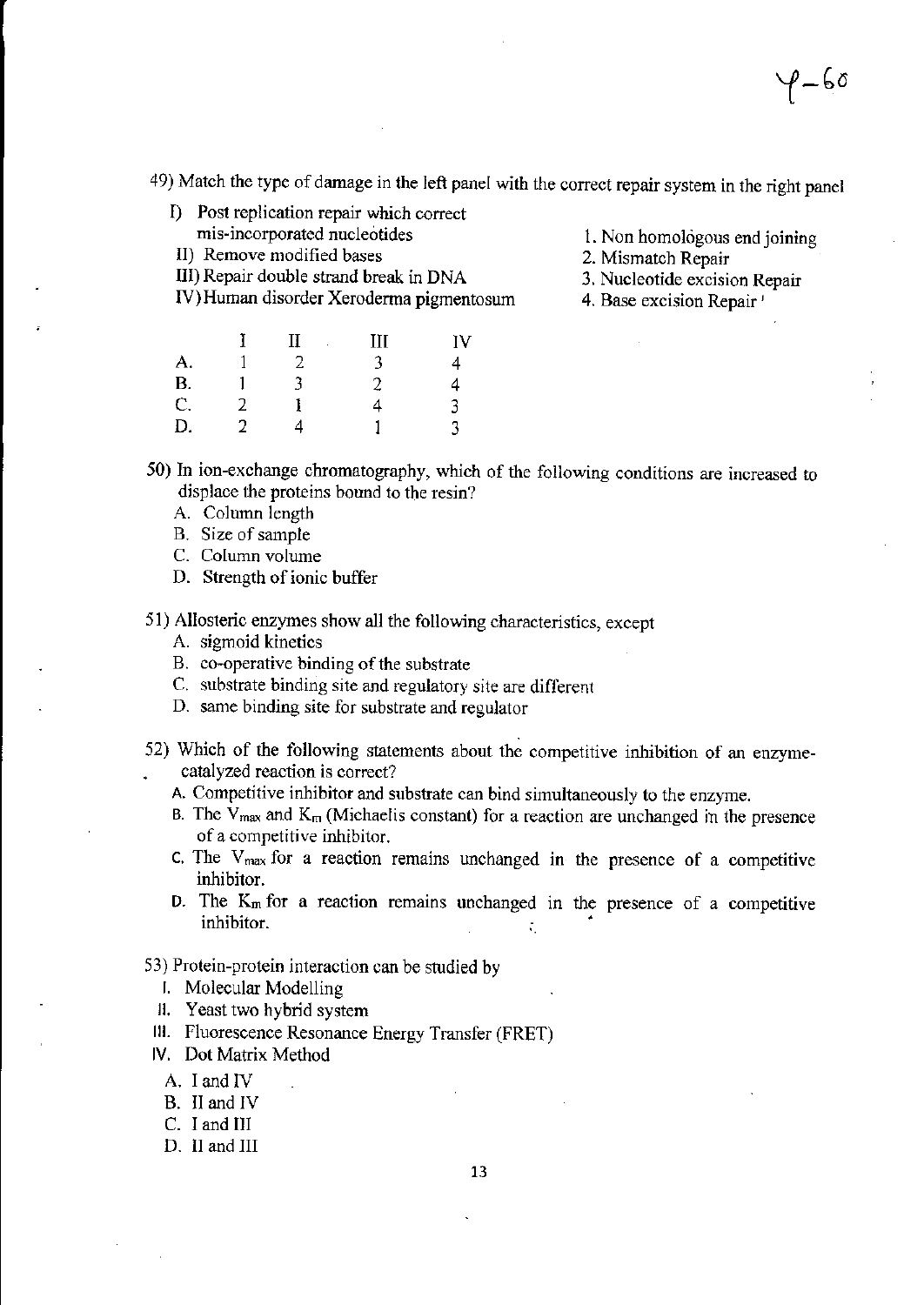54) Match the item in group I with correct options in Group II

| Group I               | Group II                  |  |  |  |
|-----------------------|---------------------------|--|--|--|
| a. SDS                | 1. Reducing agent         |  |  |  |
| b. DTT                | 2. Anionic detergent      |  |  |  |
| $ c.$ CHAPS           | 3. Cationic detergent     |  |  |  |
| d. $16-BAC$           | 4. Zwitterionic detergent |  |  |  |
| A. a-1, b-2, c-3, d-4 |                           |  |  |  |
| B. a-2, b-1, c-4, d-3 |                           |  |  |  |
| C. a-3, b-4, c-1, d-2 |                           |  |  |  |
| D a_4 h_3 c_2 d_1     |                           |  |  |  |

55) Match the following

| I. SAGE         |  | 1. To separate biological macromolecules                          |
|-----------------|--|-------------------------------------------------------------------|
| II. FISH        |  | 2. Snapshot of the mRNA population                                |
| III. PAGE       |  | 3. Technique that exploits variations in homologous DNA sequences |
| <b>IV. RFLP</b> |  | 4. Technique that uses fluorescent probes                         |
|                 |  |                                                                   |
|                 |  |                                                                   |

|             | . . | IJ | TTT | 1 J |
|-------------|-----|----|-----|-----|
| A.          |     | 2  | 3   | 4   |
| <b>B.</b> 2 |     | 4  |     | 3   |
| C.4         |     | 3  | 2   | 1   |
| D. 3        |     | 4  |     | 2   |

56) Choose the correct sequence of the methods applied in a typical proteomic analysis;

- I) MALDI-TOF
- II) Isoelectric focusing (IEF)
- III) SDS-PAGE
- IV) Isolation of proteins
- A. I, III, IV, II
- B. II, III, IV, I
- $C.$  III, II, I, IV
- D. IV, II, III, I

57) Arrange the following terms in a specified order.

- I. Family
- II. Class
- III. Genus
- IV. Species
- V. Order
- A. II, V, I, III, IV
- **B.** II, V, I, IV, III
- C. I, II, V, IV, III
- D. V, II, I, III, IV

÷,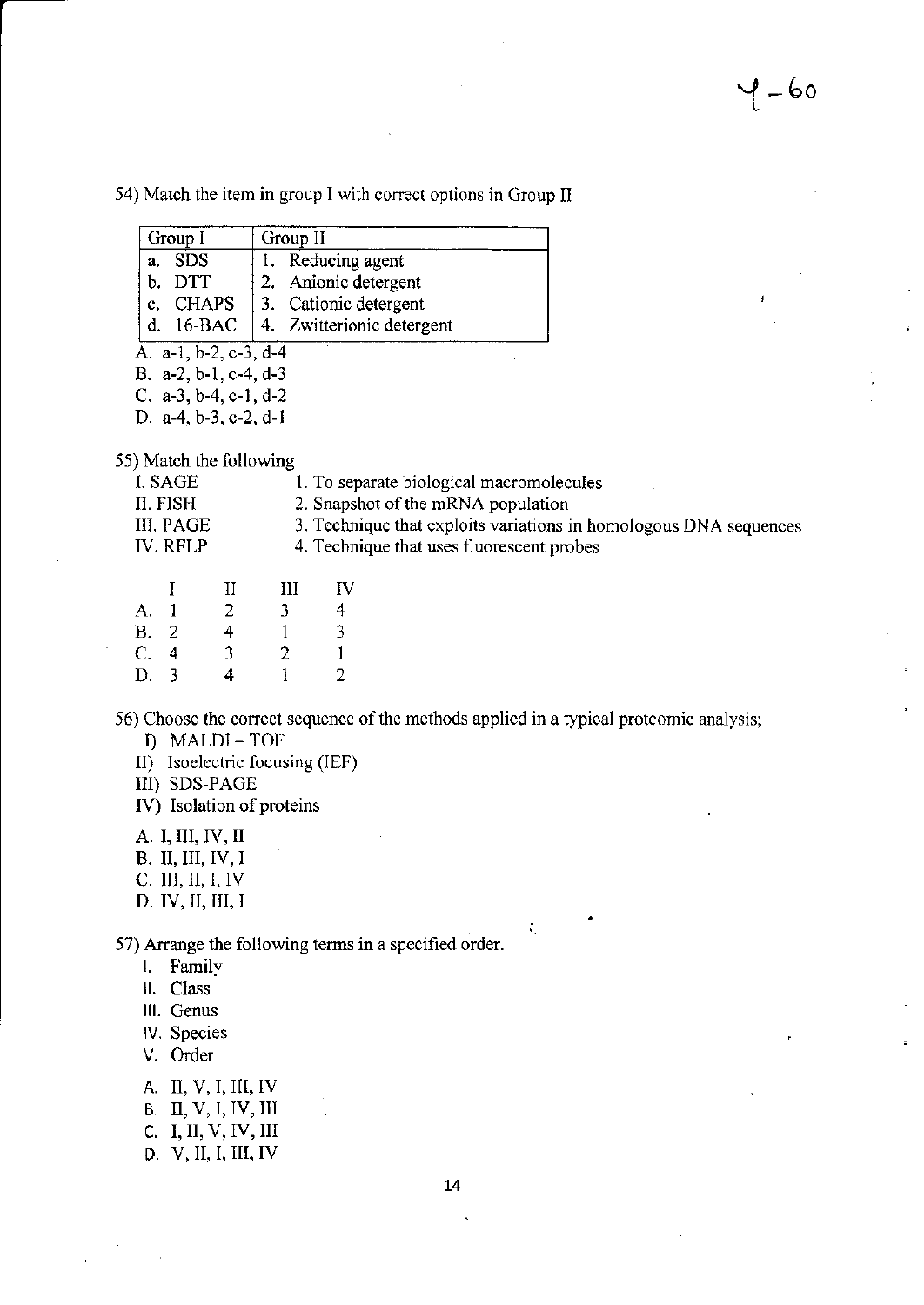58) The growth of a 'facultative anaerobe' will be

- A. At the surface of the culture medium
- B. At the bottom of the culture medium
- C. At the middle of the culture medium
- D. Throughout the culture medium

59) The plant molecule which acts as detoxification agent of pollutants

- A. Fructan
- B. ROS
- C. Glutathione
- D. Peptidoglycan

60) The organ with maximum  $O<sub>2</sub>$  consumption per minute is

- A. Liver
- B. Heart
- C. Brain
- D. Skeletal muscle

61) 'Rice tungro' disease is caused by

- A. Fungus
- **B.** Bacteria
- C. Virus
- D. Zinc deficiency

62) Two of the following viruses are strongly associated with the development of cancer:

 $\zeta_{\rm c}$ 

- $I.$  HPV
- II. Epstein Barr virus
- III. Novel corona virus
- IV. Hepatitis E virus
- V. Rabies virus
- A. I and II
- B. II and III
- C. I and IV
- D. IV and V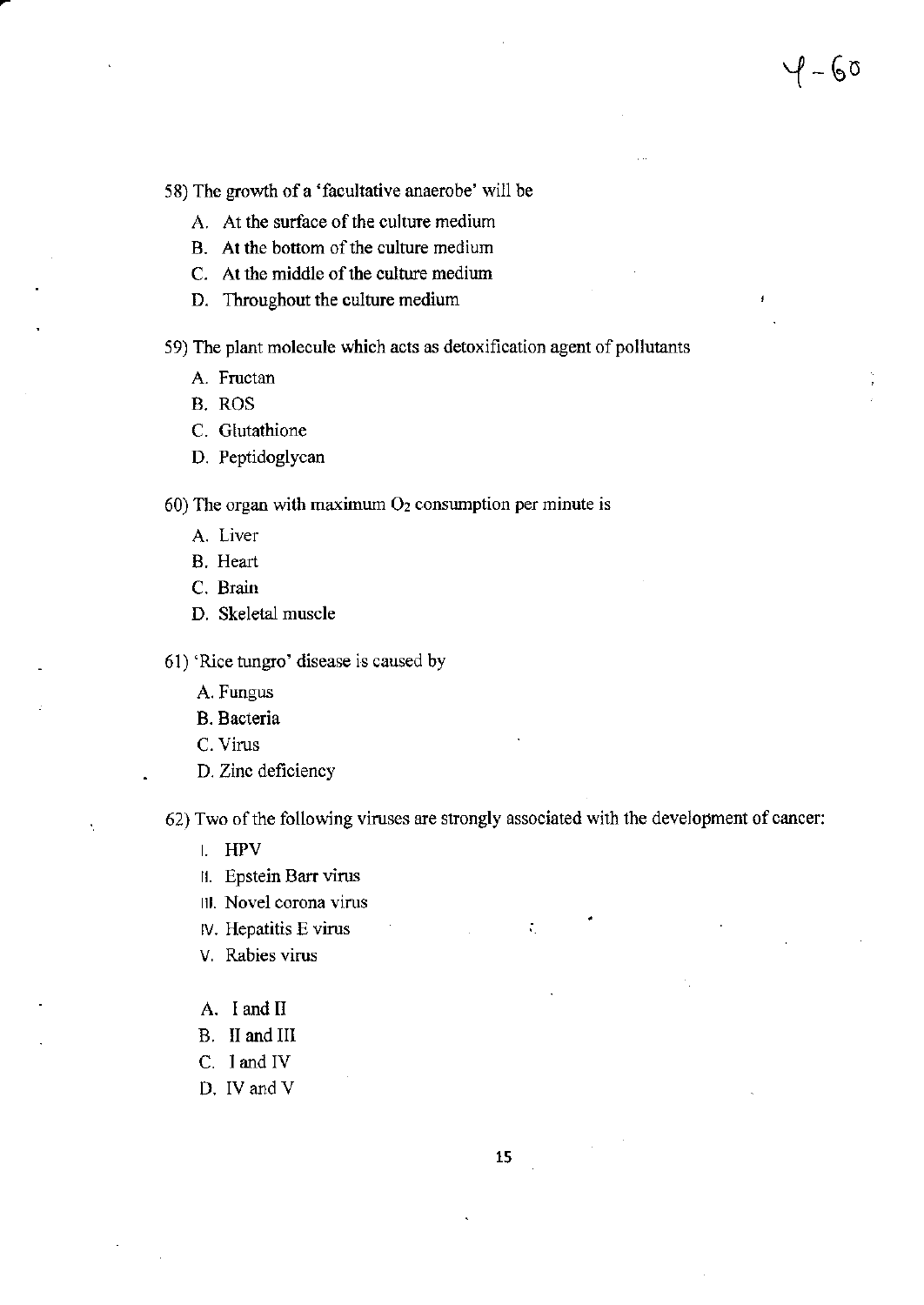63) Which of the following statements are correct?

- I. The inner-leaflet of the plasma membrane contains phosphatidyl serine
- II. Carbohydrates are located on the inner surface of the plasma membrane
- III. Flippases transport the negatively charged phospholipids from thc innerleaflet to the outer -leaflet
- IV. The outer leaflet is rich in Sphingomyelin
- A. I, TI
- B. II,M
- C. I, IV
- D, III, IV

64) Match the following

| I. CLUSTAL      | 1. Comprehensive database of nucleotide sequences |
|-----------------|---------------------------------------------------|
| <b>II BLAST</b> | 2. A substitution matrix                          |
| III. PAM        | 3. Sequence search tool                           |
| IV. GenBank     | 4. Multiple sequence alignment                    |
|                 |                                                   |

|      | $\mathbf{I}$ | П              | Ш | IV |
|------|--------------|----------------|---|----|
| A. 1 |              | $\overline{2}$ | 3 | 4  |
| B.2  |              | 4              | ı | 3  |
| C.4  |              | 3.             | 2 | 1  |
| D.2  |              | 4              | 3 | 1  |

65) Consider below the types of popular tests and assays and their applications.

| 1) To assess DNA damage                           |
|---------------------------------------------------|
| 2) To assess bleeding in the stomach or gut       |
| 3) Test for chemical induced mutation in bacteria |
| 4) Test for typhoid fever                         |
|                                                   |

i

Identify the corectly matched pairs as given below:

| A. I-4, II-3, III-2, IV-1 |  |
|---------------------------|--|
| B. I-4, II-3, III-1, IV-2 |  |
| C. 1-2, II-3, III-4, IV-1 |  |
| D. I-3, II-4, III-2, IV-1 |  |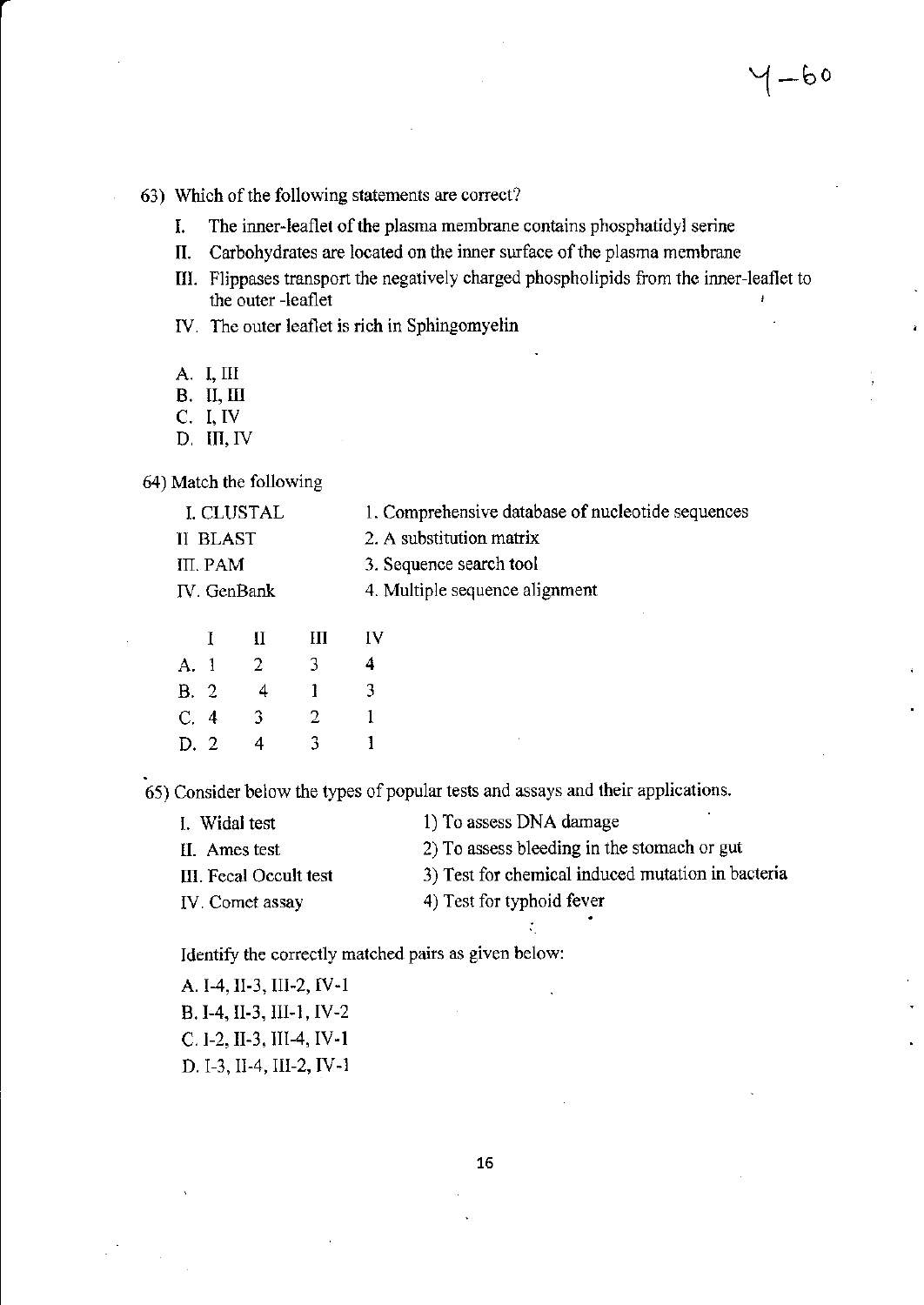66) Match the following pairs

| I. PEP to OAA<br>$\mathbf{r}$ | 1. NADP         |
|-------------------------------|-----------------|
| II. OAA to Malate             | $2.$ ATP        |
| III. Malate to Pyruvate       | 3. NADPH $+ H2$ |
| IV. Pyruvate to PEP           | 4. $HCO3$       |
|                               |                 |

Which of the pairs given above are correctly matched?

|           |   | II | $\cdot$ III | IV             |
|-----------|---|----|-------------|----------------|
| A.        | 4 | 3  |             | 2              |
| <b>B.</b> | 3 | 4  | 1           | $\overline{c}$ |
| C.        | 2 |    | 4           | 3              |
| D.        | 4 |    | 2           | 3              |

#### 67) Match the following

| List 1         | List II               |
|----------------|-----------------------|
| 1. $Cu^{2+}$   | 1. Pyruvate kinase    |
| II. $K^+$      | 2. Cytochrome oxidase |
| III. $Mn^{2+}$ | 3. Nitrate reductase  |
| IV. $Mo^{2+}$  | 4. IAA oxidase        |
|                | 5. Carbonic anhydrase |
|                |                       |

 $\sim$   $\mathbf{r}$ 

|                |   | $\mathbf{I}$ | III | I٧             |
|----------------|---|--------------|-----|----------------|
| A.             |   | $\mathbf{2}$ | 3   | 4              |
|                | 2 |              | 4   | $\overline{3}$ |
| B.<br>C.<br>D. | 2 |              | 3   | 5              |
|                | 3 | 2            |     | 5              |

68) The following compounds are intermediates in the pathway of photorespiration

 $\mathcal{L}_{\mathcal{L}}$ 

Phosphoglycolate I.

Serine II.

Glyoxylate III.

IV. Glycine

The correct sequence of their appearance in the pathway is

- A. I, II, III, IV
- **B.** I, III, IV, II
- C. II, I, III, IV
- D. II, I, IV, III